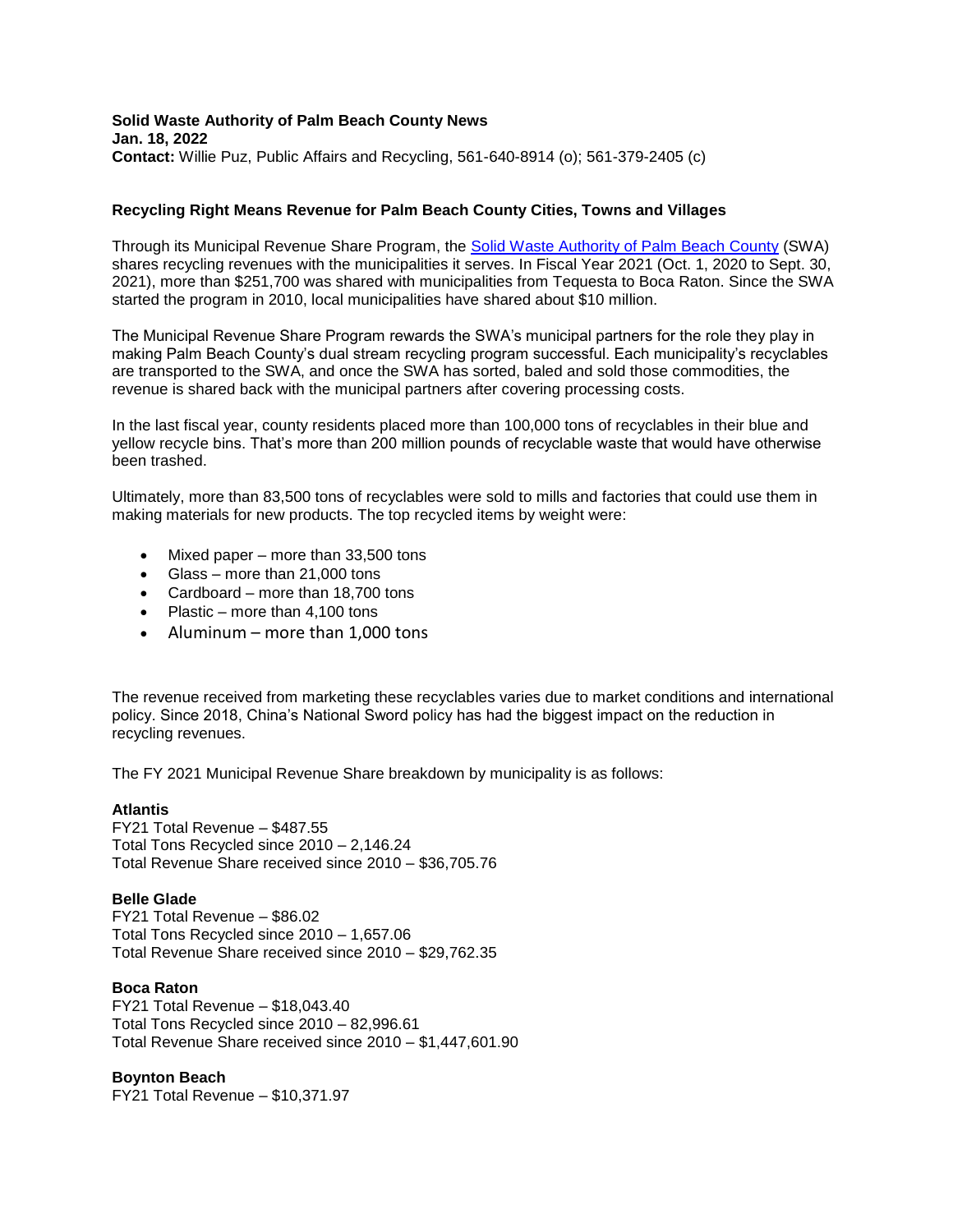Total Tons Recycled since 2010 – 41,117.38 Total Revenue Share received since 2010 – \$694,200.56

## **Briny Breezes**

FY21 Total Revenue – \$211.97 Total Tons Recycled since 2010 – 881.15 Total Revenue Share received since 2010 – \$14,840.20

# **Cloud Lake**

FY21 Total Revenue – \$21.25 Total Tons Recycled since 2010 – 88.12 Total Revenue Share received since 2010 – \$1,483.96

## **Delray Beach**

FY21 Total Revenue – \$13,058.56 Total Tons Recycled since 2010 – 53,983.12 Total Revenue Share received since 2010 – \$907,264.09

### **Glen Ridge**

FY21 Total Revenue – \$42.37 Total Tons Recycled since 2010 – 176.24 Total Revenue Share received since 2010 – \$2,968.13

### **Greenacres**

FY21 Total Revenue – \$6,274.94 Total Tons Recycled since 2010 – 26,115.56 Total Revenue Share received since 2010 – \$442,787.73

### **Gulf Stream**

FY21 Total Revenue – \$254.34 Total Tons Recycled since 2010 – 1,054.47 Total Revenue Share received since 2010 – \$17,274.57

### **Haverhill**

FY21 Total Revenue – \$296.83 Total Tons Recycled since 2010 – 1,233.60 Total Revenue Share received since 2010 – \$20,775.65

### **Highland Beach**

FY21 Total Revenue – \$1,356.67 Total Tons Recycled since 2010 – 5,863.81 Total Revenue Share received since 2010 – \$100,074.86

### **Hypoluxo**

FY21 Total Revenue – \$699.52 Total Tons Recycled since 2010 – 2,953.70 Total Revenue Share received since 2010 – \$50,178.86

### **Juno Beach**

FY21 Total Revenue – \$1,102.34 Total Tons Recycled since 2010 – 4,555.28 Total Revenue Share received since 2010 – \$75,309.51

# **Jupiter**

FY21 Total Revenue – \$11,235.46 Total Tons Recycled since 2010 – 45,829.54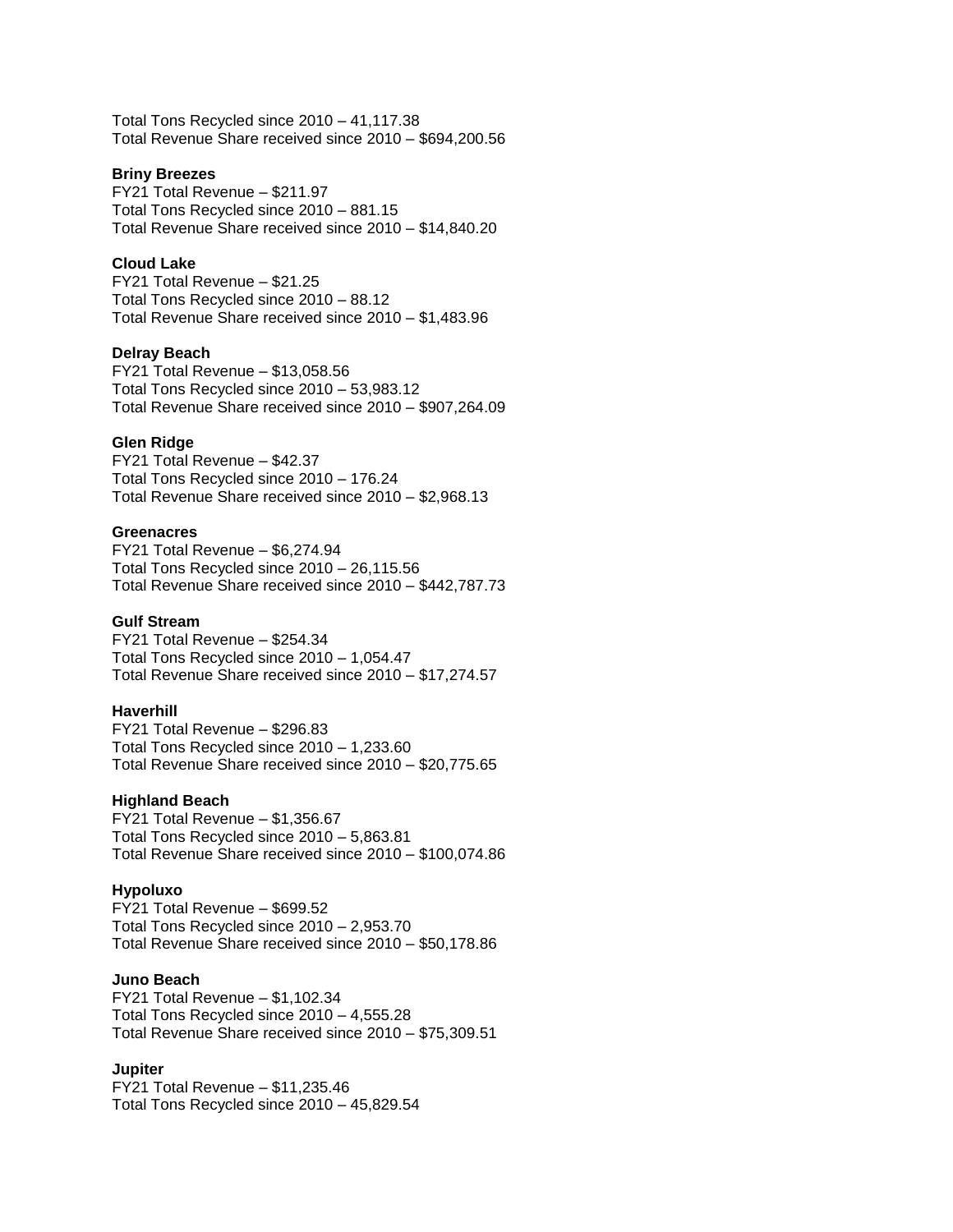Total Revenue Share received since 2010 – \$761,249.42

### **Jupiter Inlet Colony**

FY21 Total Revenue – \$105.98 Total Tons Recycled since 2010 – 440.60 Total Revenue Share received since 2010 – \$7,421.02

### **Lake Clarke Shores**

FY21 Total Revenue – \$593.54 Total Tons Recycled since 2010 – 2,571.73 Total Revenue Share received since 2010 – \$43,996.51

### **Lake Park**

FY21 Total Revenue – \$1,099.78 Total Tons Recycled since 2010 – 4,251.92 Total Revenue Share received since 2010 – \$72,774.12

## **Lake Worth Beach**

FY21 Total Revenue – \$6,265.73 Total Tons Recycled since 2019 – 5,692.31 Total Revenue Share received since 2019 – \$10,152.78

## **Lantana**

FY21 Total Revenue – \$1,992.70 Total Tons Recycled since 2010 – 8,556.39 Total Revenue Share received since 2010 – \$151,892.10

### **Loxahatchee Groves**

FY21 Total Revenue – \$529.92 Total Tons Recycled since 2010 – 2,269.21 Total Revenue Share received since 2010 – \$38,528.82

#### **Manalapan**

FY21 Total Revenue – \$137.09 Total Tons Recycled since 2010 – 561.44 Total Revenue Share received since 2010 – \$9,259.24

#### **Mangonia Park**

FY21 Total Revenue – \$254.34 Total Tons Recycled since 2010 – 1,130.55 Total Revenue Share received since 2010 – \$19,271.65

## **North Palm Beach**

FY21 Total Revenue – \$3,369.21 Total Tons Recycled since 2010 – 15,740.25 Total Revenue Share received since 2010 – \$267,580.52

### **Ocean Ridge**

FY21 Total Revenue – \$551.17 Total Tons Recycled since 2010 – 2,402.97 Total Revenue Share received since 2010 – \$41,157.41

## **Pahokee**

FY21 Total Revenue – \$699.52 Total Tons Recycled since 2010 – 3,142.14 Total Revenue Share received since 2010 – \$54,870.23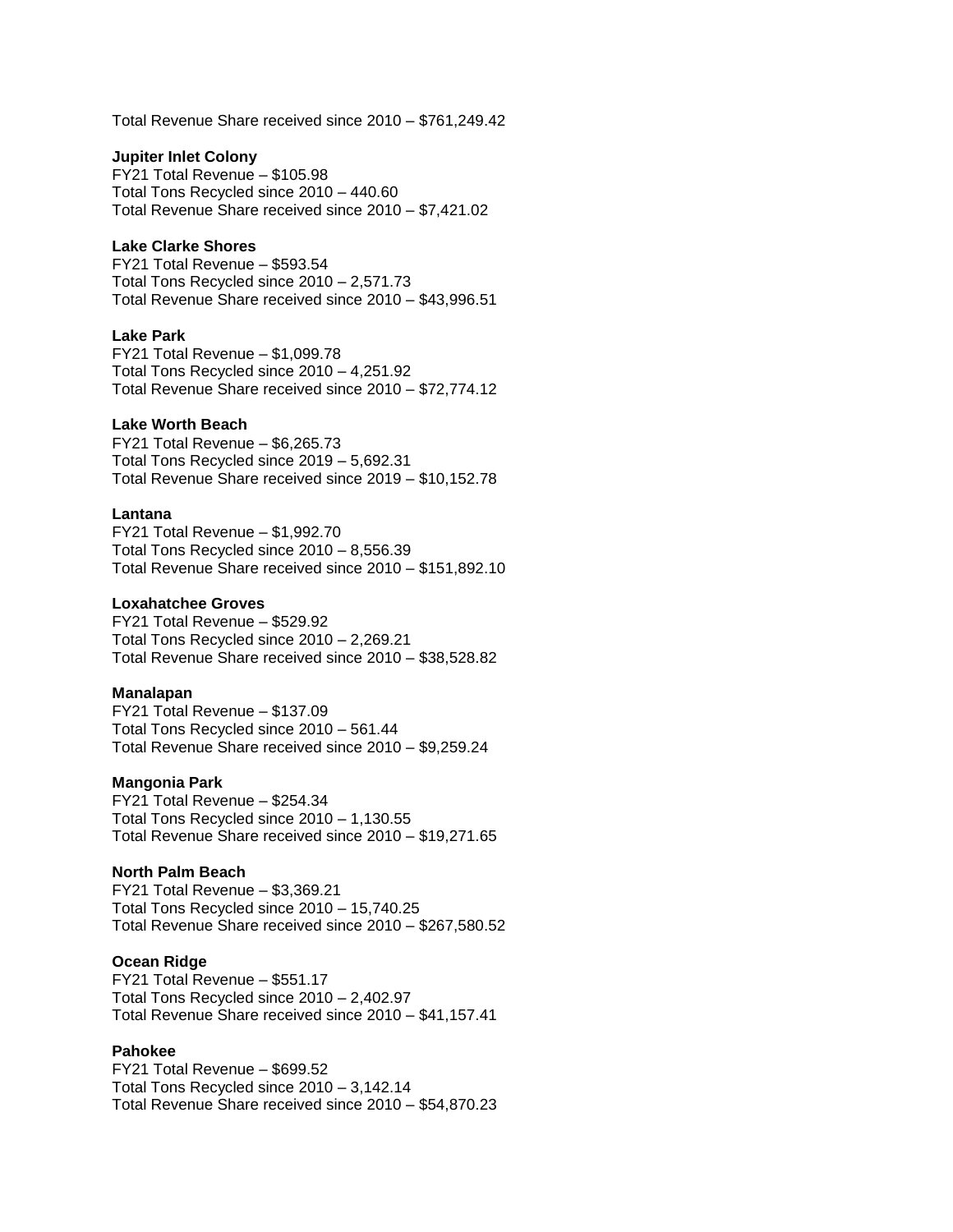### **Palm Beach**

FY21 Total Revenue – \$2,370.82 Total Tons Recycled since 2010 – 17,548.44 Total Revenue Share received since 2010 – \$304,769.63

## **Palm Beach Gardens**

FY21 Total Revenue – \$11,468.67 Total Tons Recycled since 2010 – 45,784.56 Total Revenue Share received since 2010 – \$762,777.73

# **Palm Beach Shores**

FY21 Total Revenue – \$445.18 Total Tons Recycled since 2010 – 1,923.44 Total Revenue Share received since 2010 – \$32,626.66

### **Palm Springs**

FY21 Total Revenue – \$3,646.21 Total Tons Recycled since 2010 – 14,195.90 Total Revenue Share received since 2010 – \$229,922.46

## **Riviera Beach**

FY21 Total Revenue – \$6,465.66 Total Tons Recycled since 2010 – 28,003.75 Total Revenue Share received since 2010 – \$482,031.82

### **Royal Palm Beach**

FY21 Total Revenue – \$5,617.66 Total Tons Recycled since 2010 – 23,101.77 Total Revenue Share received since 2010 – \$381,877.19

### **South Bay**

FY21 Total Revenue – \$402.82 Total Tons Recycled since 2010 – 1,677.30 Total Revenue Share received since 2010 – \$28,744.63

### **South Palm Beach**

FY21 Total Revenue – \$614.78 Total Tons Recycled since 2010 – 2,601.24 Total Revenue Share received since 2010 – \$44,242.54

## **Tequesta**

FY21 Total Revenue – \$1,208.32 Total Tons Recycled since 2010 – 5,201.77 Total Revenue Share received since 2010 – \$88,576.51

## **Village of Golf**

FY21 Total Revenue – \$63.62 Total Tons Recycled since 2010 – 288.02 Total Revenue Share received since 2010 – \$5,289.16

### **Wellington**

FY21 Total Revenue – \$9,709.06 Total Tons Recycled since 2010 – 41,241.10 Total Revenue Share received since 2010 – \$679,086.36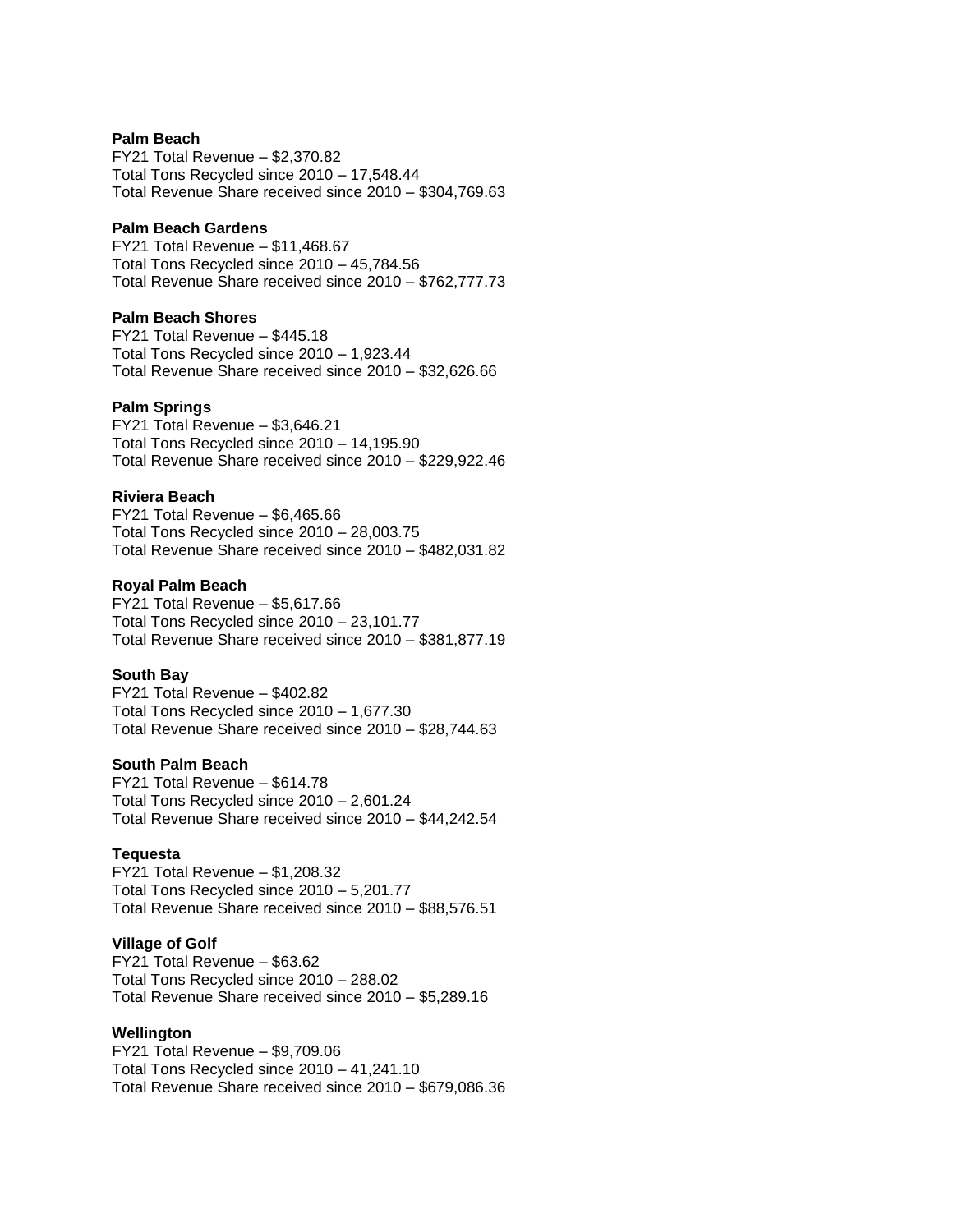# **West Palm Beach**

FY21 Total Revenue – \$20,308.61 Total Tons Recycled since 2010 – 84,402.02 Total Revenue Share received since 2010 – \$1,427,986.27

### **Westlake**

FY21 Total Revenue – \$148.35 Total Tons Recycled since 2020 – 74.28 Total Revenue Share received since 2020 – \$148.35

Each municipality spends their portion of the Municipal Revenue Share as they see fit.

The net Municipal Revenue Share for each municipality consists of the total recovered residential materials revenue received by the SWA for each quarter less the processing cost for that quarter. That amount is divided by the total tons received to determine an average price per ton and multiplied by the adopted annual Municipal Revenue Share percentage (50% in FY 21) to set the program price for the quarter. The revenue received from recovered materials varies depending on market prices and availability.

Self-haul municipalities receive their Municipal Revenue Share based on the actual weight of acceptable loads delivered to an approved SWA facility. The other municipalities, who share a common hauler, share the balance of those revenues in proportion with their total equivalent residential unit (ERU), which is calculated with single family and mobile homes as 1 ERU each and multifamily homes as 0.75 ERU per unit.

In addition, more than 4.9 million pounds of home chemicals were collected to be safely disposed of or recycled. The most dropped off home chemicals at one of the SWA's seven [Home Chemical and](https://www.swa.org/HCRC)  [Recycling Centers](https://www.swa.org/HCRC) were:

- $\bullet$  Latex paint more than 2,425,000 pounds
- Electronics more than 900,000 pounds
- Used motor oil more than 550,000 pounds
- Cylinders/propane tanks more than 230,000 pounds
- Used cooking oil more than 49,000 pounds
- $\bullet$  Pesticides more than 47,000 pounds
- Cleaning products solution more than 45,500 pounds

Though this effort is not a part of the traditional Municipal Revenue Share program, it does demonstrate that our county's residents do take an active role to dispose of items the right way.

Learn what goes in the blue and yellow recycling bins at **SWA.org/RecycleRight**.

Learn what home chemicals require special disposal at [SWA.org/HCRC.](http://www.swa.org/HCRC)

### ###

The Solid Waste Authority of Palm Beach County is a Dependent Special District that was created by the Florida Legislature in 1975. *Since then, the SWA has developed an award-winning integrated solid waste management system to handle the county's waste and recyclables. We call ourselves AWAY: whether you throw it, recycle it or flush it AWAY, we put your waste to work. Each year, we:*

- *Process more than 100,000 tons of* [recyclables](http://www.swa.org/RecycleRight) *each year*
- *Combust approximately 1.8 million tons of trash each year to generate electricity at* [renewable energy facilities](https://swa.org/587/Renewable-Energy-Facilities-1-2)